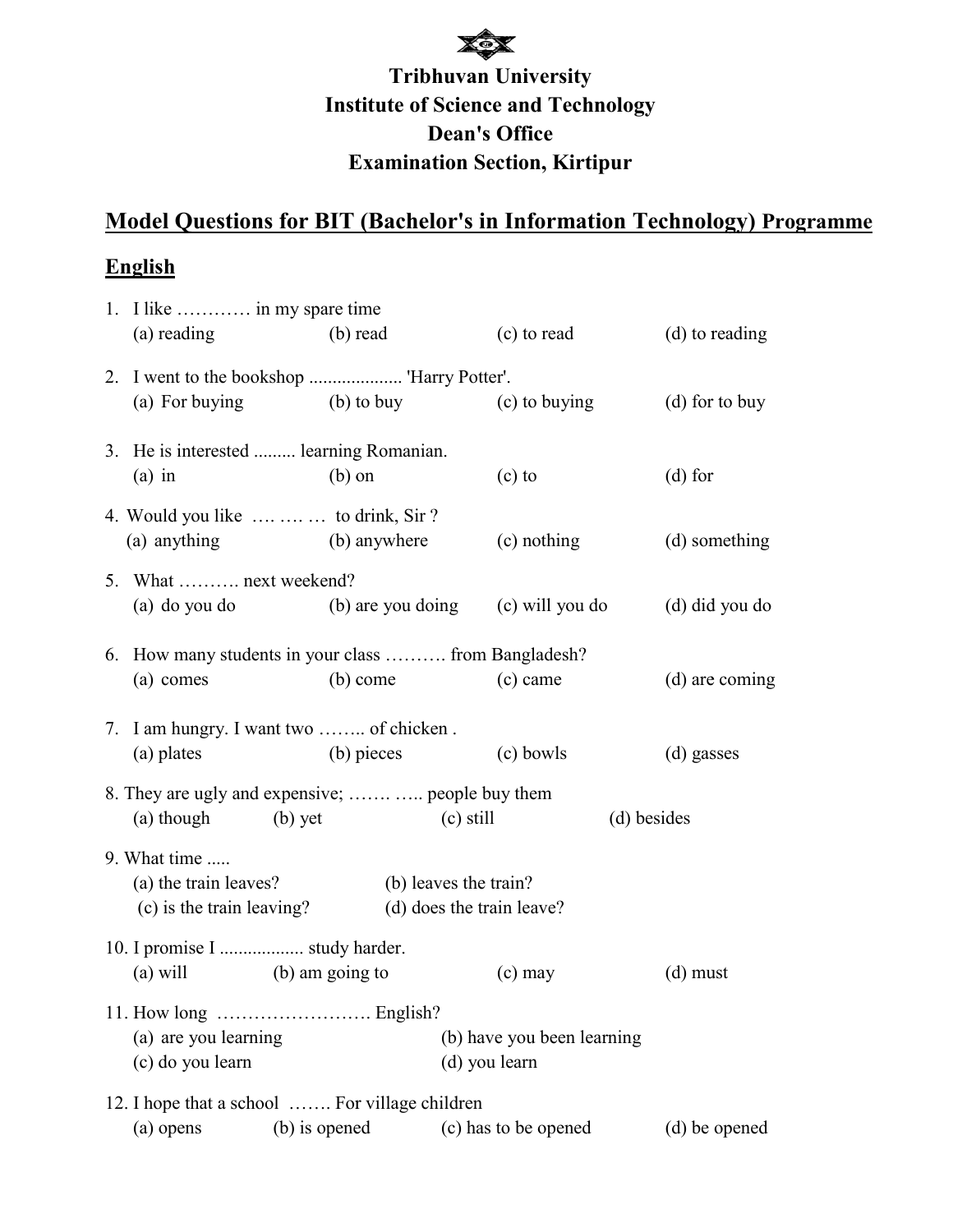| 13. Closest similar meaning of word 'compunction' is                                          |                   |                             |                                                                                                   |
|-----------------------------------------------------------------------------------------------|-------------------|-----------------------------|---------------------------------------------------------------------------------------------------|
| (a) remorse                                                                                   | (b) merciful      | (c) connive                 | (d) recklessness                                                                                  |
| 14. Closest similar meaning of word 'demolish' is                                             |                   |                             |                                                                                                   |
| $(a)$ repair                                                                                  | (b) consume       | (c) humiliate               | (d) destroy                                                                                       |
| 15. Closest similar meaning of word 'beneficent' is                                           |                   |                             |                                                                                                   |
| (a) charitable                                                                                | (b) imagery       | (c) profitable              | (d) cost-effective                                                                                |
| 16. Closest similar meaning of word 'mendacity' is                                            |                   |                             |                                                                                                   |
| (a) mandatory (b) untruthfulness                                                              |                   | (c) veracity                | (d) potential                                                                                     |
| 17. Closest opposite meaning of word 'theocracy' is                                           |                   |                             |                                                                                                   |
| (a) hierocracy (b) ideology                                                                   |                   | (c) conservative            | (d) church state                                                                                  |
| 18. Closest opposite meaning of word 'integrate' is                                           |                   |                             |                                                                                                   |
| (a) accommodate                                                                               | (b) compose       | (c) articulate              | (d) segregate                                                                                     |
| 19. Closest opposite meaning of word 'Calm' is                                                |                   |                             |                                                                                                   |
| (a) excited                                                                                   | (b) restful       | $(c)$ cool                  | (d) serene                                                                                        |
| 20. Closest opposite meaning of word 'wordy' is                                               |                   |                             |                                                                                                   |
| (a) rambling                                                                                  | (b) concise       | (c) diffuse                 | (d) voluble                                                                                       |
| 21. A teacher needs to discuss in classes, it ________________ curiosity in students.         |                   |                             |                                                                                                   |
| (a) creates                                                                                   | (b) created       | (c) create (d) will creates |                                                                                                   |
| 22. Successful people always __________ two things: one, determination and second, sincerity. |                   |                             |                                                                                                   |
| (a) had                                                                                       | $(b)$ doing       | $(c)$ did                   | (d) have                                                                                          |
| 23. They like swimming, whenever they have a leisure time. (Which word is a verbal noun?)     |                   |                             |                                                                                                   |
| (a) Leisure                                                                                   | $(b)$ free        | (c) like                    | (d) swimming                                                                                      |
| 24. Nobody likes heap of garbage in front of his house. (Which word is a collective noun?)    |                   |                             |                                                                                                   |
| (a) leap of garbage                                                                           | $(b)$ in front    | (c) house                   | (d) likes                                                                                         |
|                                                                                               |                   |                             |                                                                                                   |
| 25. Find interrogative pronoun in sentence "Why did you not call me.? This made me alarmed."  |                   |                             |                                                                                                   |
| (a) you                                                                                       | $(b)$ me          | $(c)$ why                   | $(d)$ did                                                                                         |
| sister" is                                                                                    |                   |                             | 26. Right grammatical category of the underlined phrase in the sentence "Ram handed a book to his |
| (a) complement                                                                                | (b) direct object | (c) adjunct                 | (d) indirect object                                                                               |
|                                                                                               |                   |                             |                                                                                                   |
| 27. Which of the following is noun?<br>(a) real                                               | (b) readable      | (c) reliable                | (d) reality                                                                                       |
|                                                                                               |                   |                             |                                                                                                   |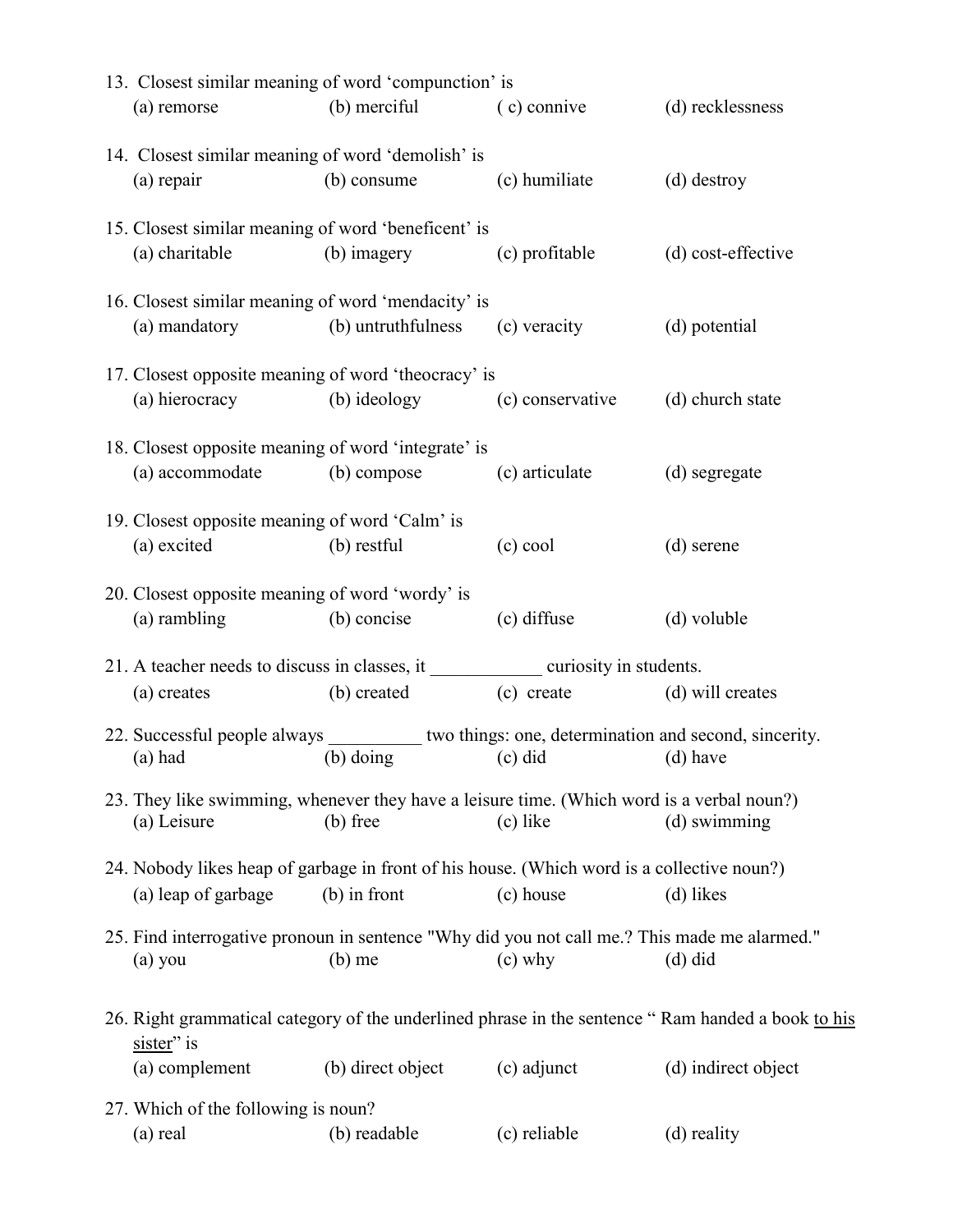|                                                                                                                                                                                             | 28. English is today the third  native language worldwide after Chinese and Hindi, with<br>some 380 million speakers.                                            |                                        |                                             |                                                                                                   |  |  |
|---------------------------------------------------------------------------------------------------------------------------------------------------------------------------------------------|------------------------------------------------------------------------------------------------------------------------------------------------------------------|----------------------------------------|---------------------------------------------|---------------------------------------------------------------------------------------------------|--|--|
|                                                                                                                                                                                             | (a) the most spoken (b) the more spoken (c) much spoken (d) most spoken                                                                                          |                                        |                                             |                                                                                                   |  |  |
|                                                                                                                                                                                             | the flights.                                                                                                                                                     |                                        |                                             | 29. We could barely get any information at the airport. people seemed to have  idea about         |  |  |
|                                                                                                                                                                                             | (a) Many $/$ any                                                                                                                                                 |                                        | (b) A lot of / any (c) Few / no             | (d) Only a few $\prime$ some                                                                      |  |  |
|                                                                                                                                                                                             | 30.  his friends speaks any English.                                                                                                                             |                                        |                                             |                                                                                                   |  |  |
|                                                                                                                                                                                             | (a) Some                                                                                                                                                         | $(b)$ All                              | (c) Many                                    | (d) Neither of                                                                                    |  |  |
|                                                                                                                                                                                             | 31. These differences between two photographs  with the help of Photoshop.<br>(a) should remove<br>(c) could have been removed                                   |                                        | (b) have to remove<br>(d) must have removed |                                                                                                   |  |  |
|                                                                                                                                                                                             | 32. New legislation  in congress but it  by many.<br>(a) was introduced / wasn't accepted (b) was introduced / didn't accept<br>(c) is introduced / won't accept |                                        | (d) introduced / hadn't been accepted       |                                                                                                   |  |  |
|                                                                                                                                                                                             | 33. Mike has been told he will have to pay the fine ---- his high rank in the military.<br>$(a)$ even if                                                         | (b) furthermore                        | (c) despite                                 | (d) on purpose that                                                                               |  |  |
|                                                                                                                                                                                             | 34. The economy in China is booming;  many foreign investors are planning to enter China's<br>market.                                                            |                                        |                                             |                                                                                                   |  |  |
|                                                                                                                                                                                             | (a) Nonetheless                                                                                                                                                  | $(b)$ so as to                         | (c) in addition to                          | $(d)$ that's why                                                                                  |  |  |
|                                                                                                                                                                                             | 35. I wish you  making that noise. It's bothering me.                                                                                                            |                                        |                                             |                                                                                                   |  |  |
|                                                                                                                                                                                             | (a) would stop (b) are going to stop (c) stop                                                                                                                    |                                        |                                             | (d) can stop                                                                                      |  |  |
|                                                                                                                                                                                             | 36.  more help, I could call my neighbor.                                                                                                                        |                                        |                                             |                                                                                                   |  |  |
|                                                                                                                                                                                             | (a) Needed (b) Should I need (c) I have needed (d) I should need                                                                                                 |                                        |                                             |                                                                                                   |  |  |
|                                                                                                                                                                                             | 37. If you plan to take a long trip in the car, you must get a full tank of gas or you ---- out of gas.                                                          |                                        |                                             |                                                                                                   |  |  |
|                                                                                                                                                                                             | (a) have to run                                                                                                                                                  | (b) should have run (c) had better run |                                             | $(d)$ might run                                                                                   |  |  |
| 38. If you want to get a good night's sleep, you ---- any tea or coffee in the evenings.<br>(a) would rather drink<br>(b) don't have to drink<br>(c) mustn't drink<br>(d) not able to drink |                                                                                                                                                                  |                                        |                                             |                                                                                                   |  |  |
|                                                                                                                                                                                             | extremely high.                                                                                                                                                  |                                        |                                             |                                                                                                   |  |  |
|                                                                                                                                                                                             | $(a)$ get by                                                                                                                                                     | $(b)$ turn up                          | (c) wear out                                | $(d)$ run over                                                                                    |  |  |
|                                                                                                                                                                                             | life.                                                                                                                                                            |                                        |                                             | 40. I thought the party was going to be boring, but it to be the most unforgettable evening of my |  |  |
|                                                                                                                                                                                             | (a) turned out                                                                                                                                                   | (b) looked around                      | (c) passed away                             | (d) fell back on                                                                                  |  |  |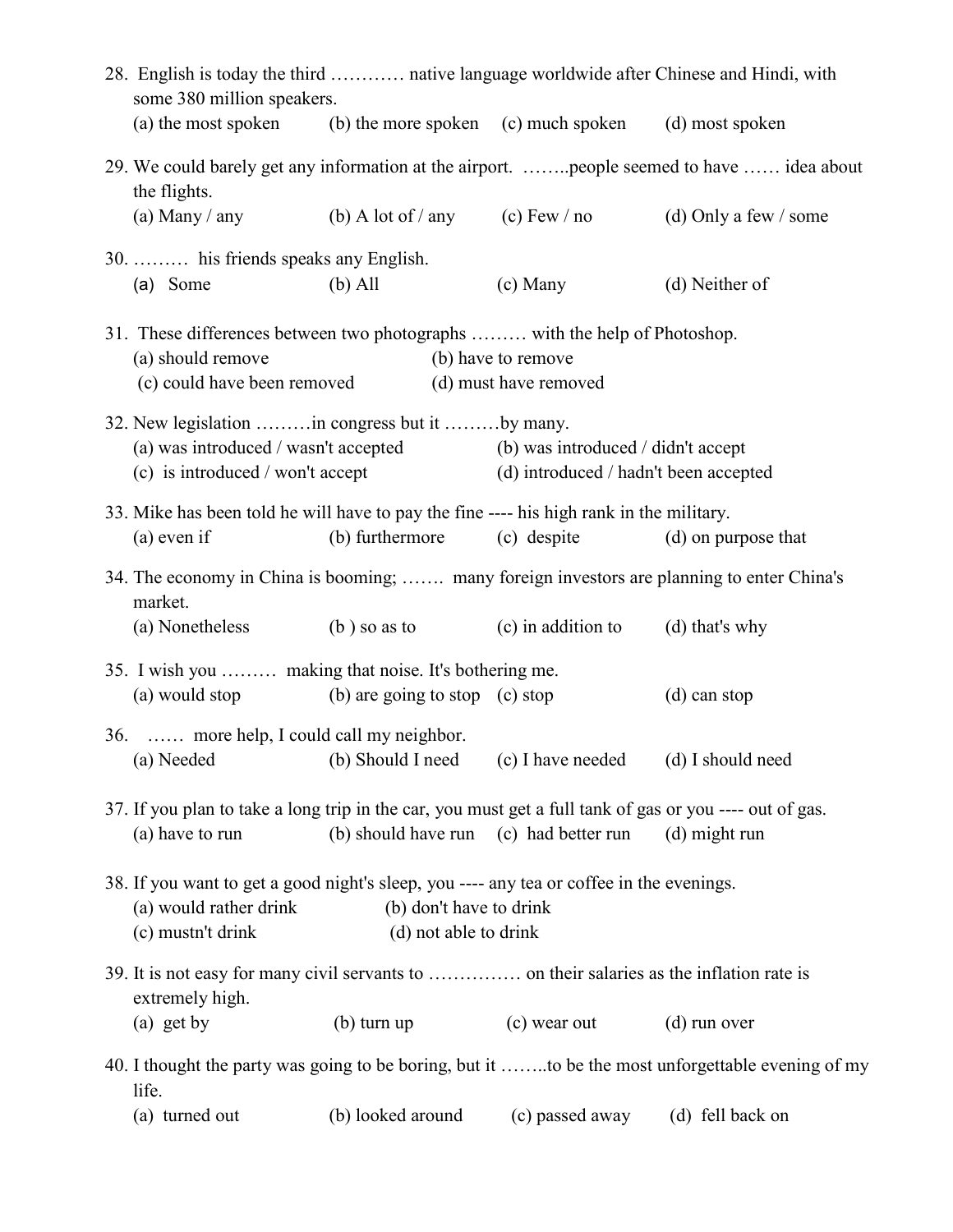#### **Math**

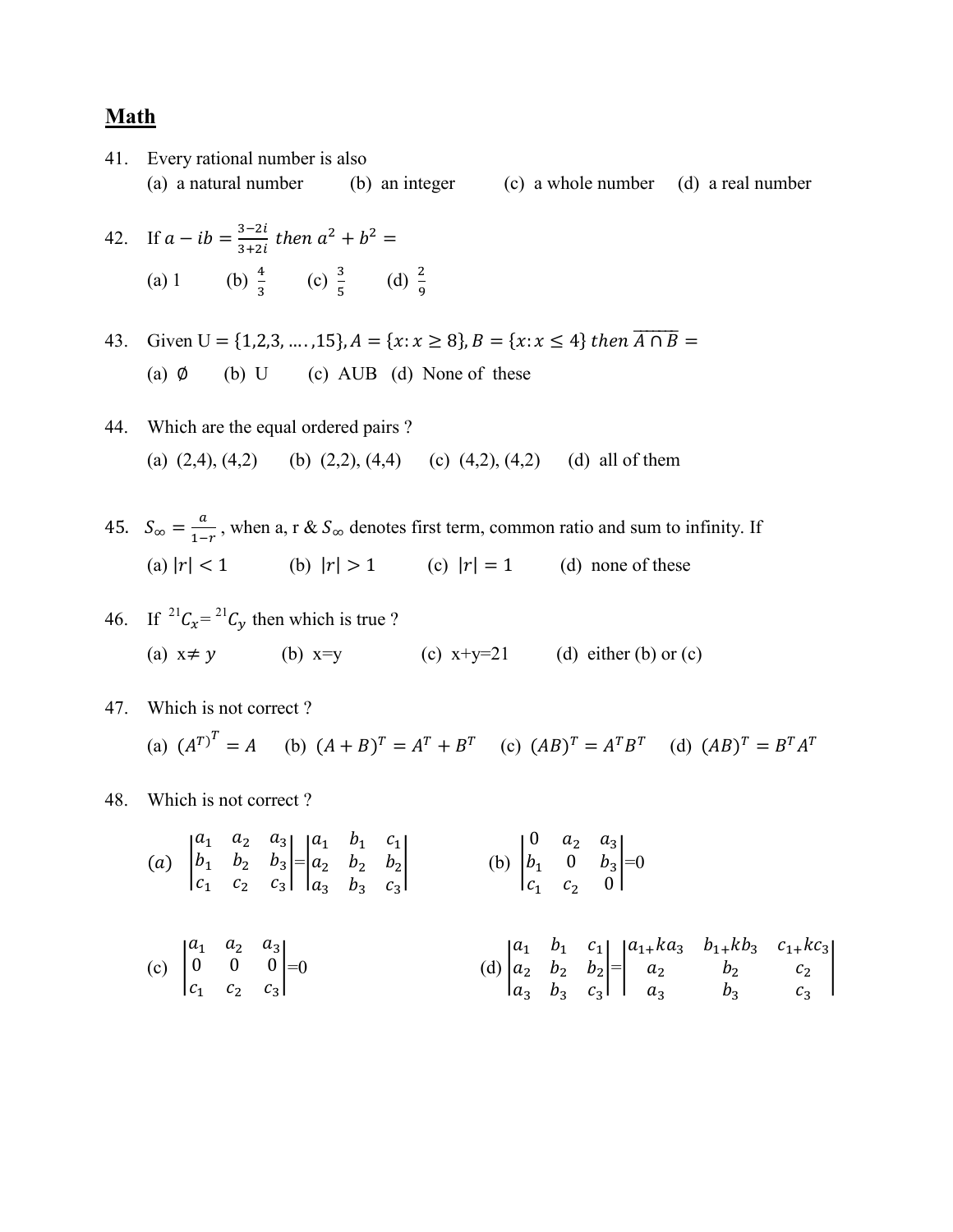49. The equation  $x=0$  represents (a) x-axis (b) y-axis (c) the origin (d) none of these

50. The angle between the lines xy=0 is  
\n(a) 
$$
0^0
$$
 (b)  $60^0$  (c)  $90^0$  (d)  $120^0$ 

51. Which is correct ? (a)  $log_{10}^{-1} = 0$  (b)  $log_{10}^{-0.1} = -1$  (c)  $log_{10}$ (d) all of them

52. The domain of 
$$
y = f(x) = \frac{1}{x}
$$
 is  
\n(a)  $R - \{0\}$  (b) R (c) (-2,1) (d) (-1,1)

53. Let  $f: R \to R$  be defined by  $f(x) = 10x - 7$  then  $f^{-1}(x) =$ (a)  $\frac{1}{10x+7}$  (b)  $\frac{1}{10x-7}$  (c)  $\frac{x+7}{10}$  (d)  $\frac{x-7}{10}$ 

54. If t be a positive real number then the least value of  $t + \frac{1}{t}$  is : (a) 1 (b) 2 (c) 4 (d) 3

55. 11 The value of 
$$
\lim_{x \to \infty} \frac{\sqrt{x+1}}{\sqrt{x+1}}
$$
 is  
\n(a) 0 \n(b) 1 \n(c)  $\frac{1}{2}$  \n(d) -1

56. The point of discontinuity of the function  $f(x) = \frac{x^3 - 27}{x - 3}$  is

(a) 3 (b) 6 (c) 27 (d) 0

57. If 
$$
x + y = xy
$$
 then  $\frac{dy}{dx} =$   
\n(a)  $\frac{x-1}{y-1}$  (b)  $\frac{y-1}{1-x}$  (c)  $\frac{1-x}{y-1}$  (d)  $\frac{1+y}{1-x}$ 

58. If 
$$
x = 2at
$$
,  $y = at^2$  then  $\frac{dy}{dx} =$   
\n(a) t\n(b)  $\frac{1}{t}$ \n(c)  $t^2$ \n(d) 1

59. If the total cost function  $C = 50x+5000$ . The marginal cost function MC is

(a)  $50 + \frac{5000}{x}$  (b)  $25x^2 + 5000x$  (c) 50 (d) none of these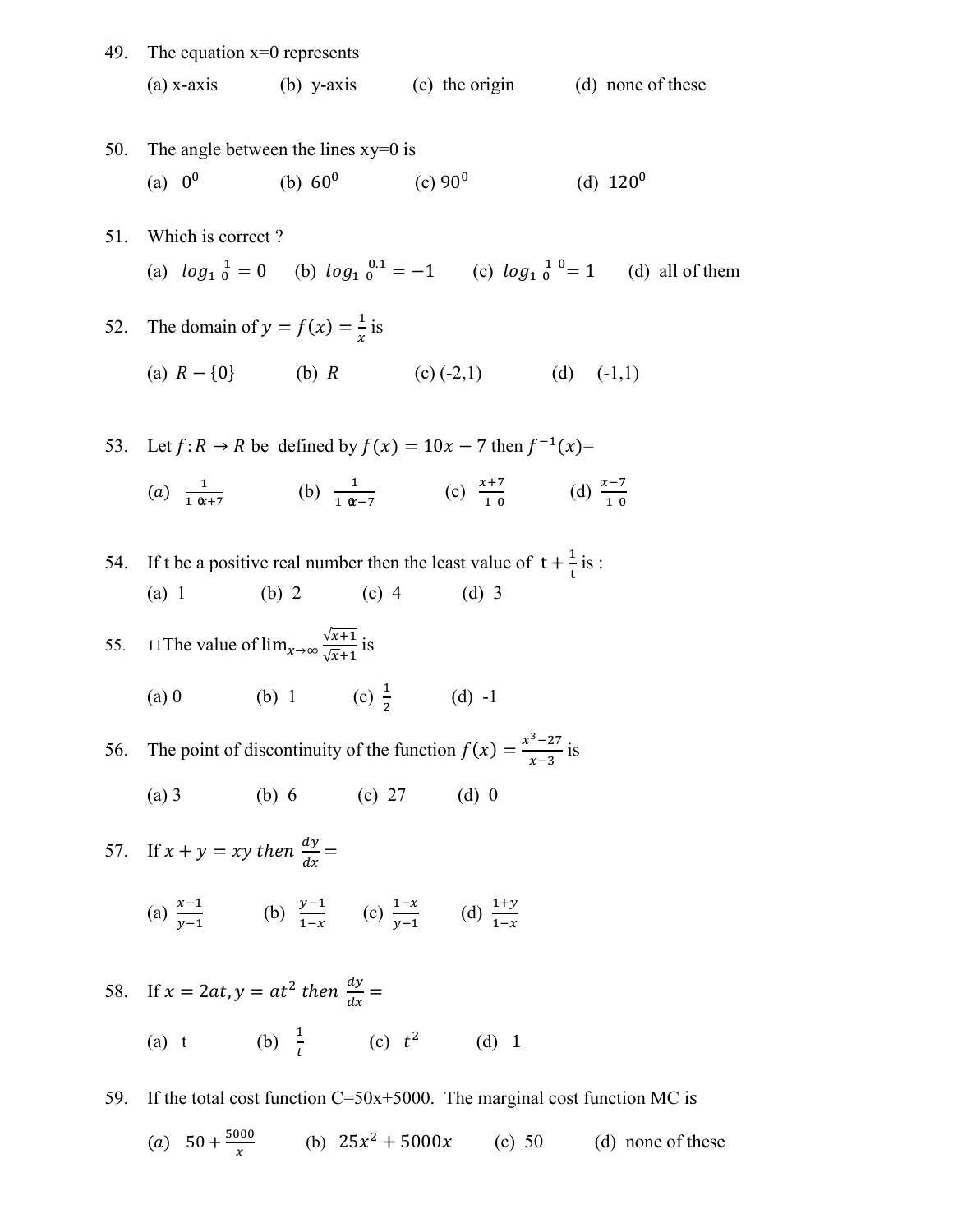60. The maximum value of sin  $\theta cos\theta$  is

(a) 1 (b) 
$$
\frac{1}{\sqrt{2}}
$$
 (c)  $\frac{\sqrt{3}}{2}$  (d)  $\frac{1}{2}$ 

- 61. The function  $f(x)=2-3x$  is (a) decreasing (b) increasing (c) neither decreasing nor increasing (d) doesn't exist
- 62.  $\int log x dx =$

(a)  $log x + c$  (b)  $xlog x - x + c$  (c)  $xlog x + x + c$  (d)  $xlog x + c$ 

63.  $\int_{-2}^{2} |x| dx$  is equal to

- (a) 0 (b) 1 (c) 2 (d) 4
- 64. If the marginal cost of a product is given by  $MC = 8 + 6x 3x^2$  and the fixed cost is Rs.150. The cost function is
	- (a)  $8x + 6x^2 6x^3$  (b)  $\frac{8}{x} + 6 3x$ (c)  $8x + 3x^2 - x^3 + 150$  (d)  $8x + 3x^2 - x^3 - 150$
- 65. The area of the circle  $x^2 + y^2 = 16$  is
	- (a)  $4\pi$  (b)  $4\pi^2$  (c)  $16\pi^2$  (d)  $16\pi$
- 66. The following table gives the two kinds of food and two kinds of vitamin. If qty of  $F_1=x$ , qty of  $F_2=$ y then formulate the following problem to minimizing the cost.

| Vitamins                     | Food |       | Daily Requirement |
|------------------------------|------|-------|-------------------|
|                              |      |       |                   |
|                              |      |       |                   |
|                              |      |       |                   |
| Cost per unit food   Rs. $3$ |      | Rs. 5 |                   |

- (a) min(z) = 3x+5y subject to  $4x+8y \ge 80$ ,  $6x + 4y \ge 100$
- (b) min(z) = 3x+5y subject to  $4x+8y \le 80$ ,  $6x + 4y \le 100$
- (c) min(z) = 3x+5y subject to  $4x+6y \le 80$ ,  $8x + 4y \le 100$
- (d) min(z) = 3x+5y subject to  $4x+6y \ge 80$ ,  $8x + 4y \ge 100$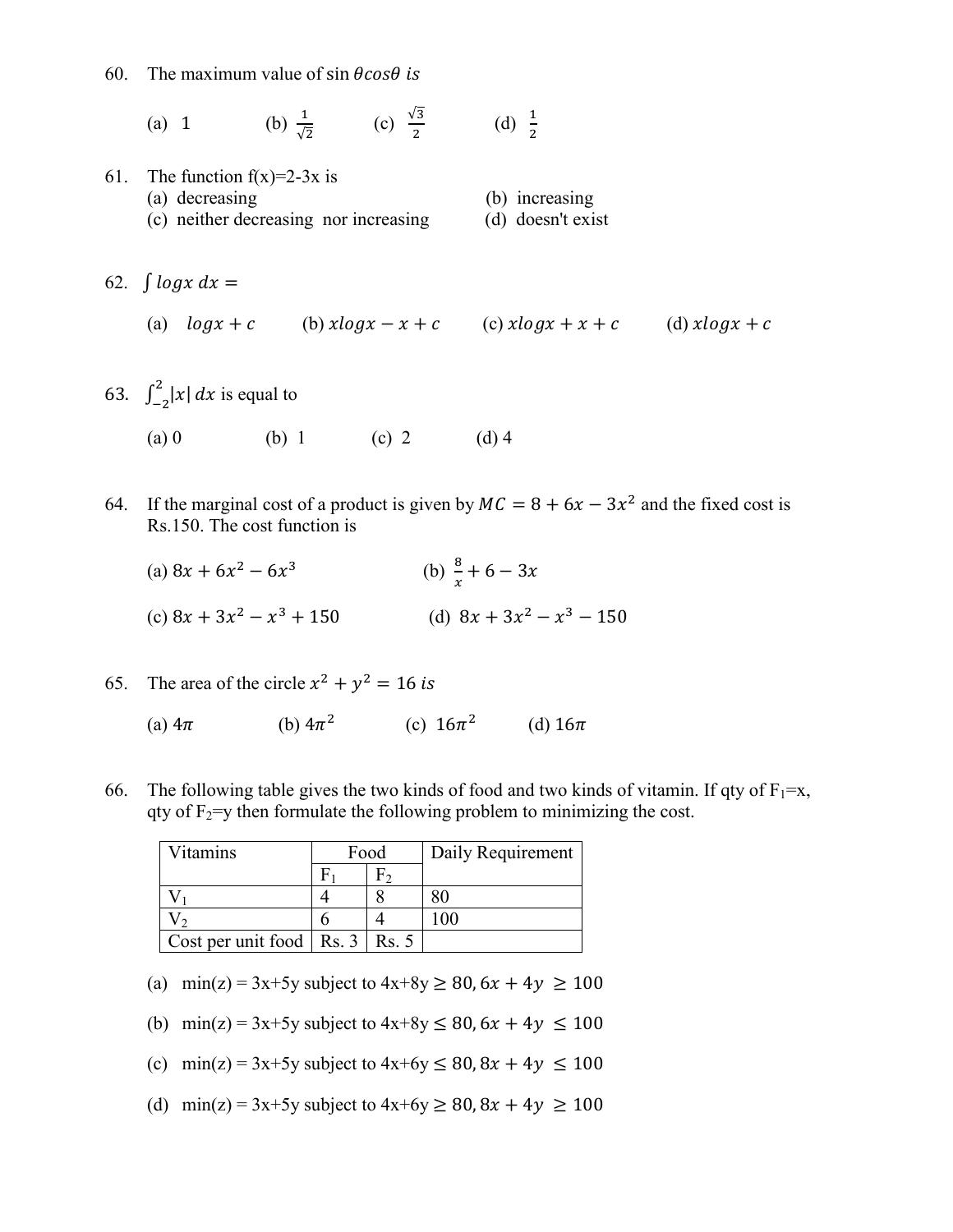67. Which is the measure of dispersion ?

(a) mean (b) median (c) mode (d) range

- 68. Two brothers: Mr. X and Mr. Y appear in an interview for getting the scholarship. The scholarship can be provided for two persons. The probability of getting scholarship by Mr. X is  $\frac{1}{7}$  and getting by Mr. Y is  $\frac{1}{5}$ . What is the probability that both of them will get scholarship ?
	- (a)  $\frac{12}{35}$  (b)  $\frac{1}{35}$  (c)  $\frac{23}{35}$  (d) none of these
- 69. The equation  $sin x + cos x = 2$  has

(a) infinite solution (b) finite solution (c) no solution (d) unique solution

- 70.  $sin^{-1}x + cos^{-1}x =$ (a)  $\frac{\pi}{x}$  (b)  $-\frac{\pi}{2}$  (c)  $\frac{\pi}{2} - x$  (d) 1
- 71. The system of linear equations  $2x+3y=5$  and  $4x+6x=9$  are
	- (a) consistent  $&$  dependent (b) consistent  $&$  independent
	- (c) inconsistent  $\&$  independent (d) inconsistent  $\&$  dependent
- 72. The degree of polynomial equation  $ax^2 + bx + c = 0$  is (a) 0 (b) 1 (c) 2 (d) not define
- 73. If one root of a quadratic equation in the real coefficient is  $\sqrt{2}$  then equation is
	- (a)  $x^2 + \sqrt{2}x + 2 = 0$  (b)  $x^2 + 2 = 0$ (c)  $x^2 - 2 = 0$  (d) none of these
- 74. The equation  $x^2 + y^2 = 0$  represents (a) circle (b) degenerate circle (c) an empty set (d) a straight line
- 75. If four quantities a,b,c and d are such that a:b=3:4, b:c = 6:7 and c:d=8:9, then the ratio between a and d is
	- (a)  $3:8$  (b) 1:3 (c)  $4:7$  (d)  $7:4$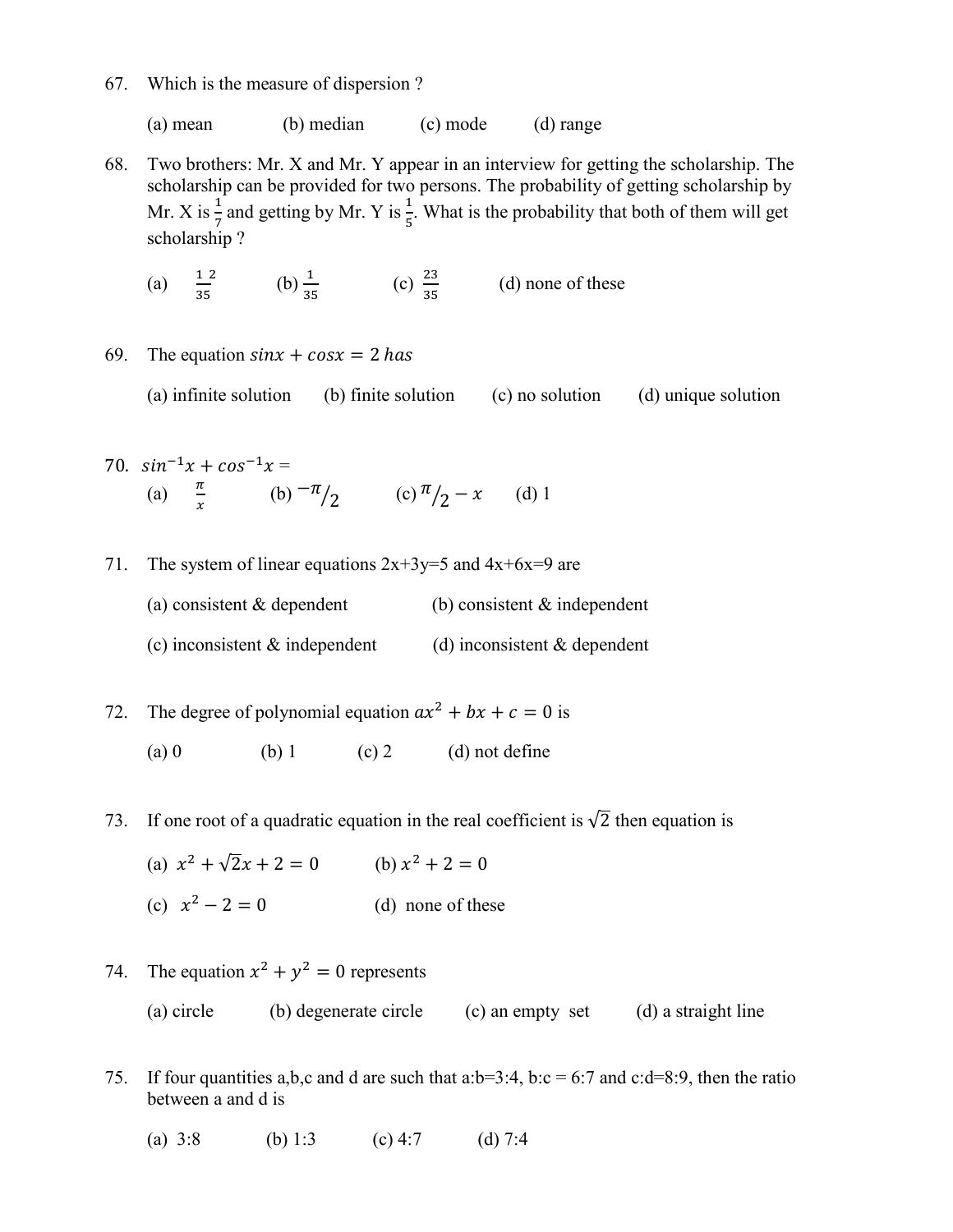76. By selling 175 pens, a stationary store gains the selling price of 50 pens. What is his gair percent?

(a)  $40\%$  (b)  $28\frac{4}{7}\%$  $(c)$  50% (d) none of these

77. A, B, C and D enter into a partnership. A, B, C, subscribe  $\frac{1}{3}, \frac{1}{4}, \frac{1}{5}$  of the capital respectively and D, the rest. What is the share of profit of D if the total profit is Rs. 24600?

(a) Rs. 8200 (b) Rs. 5330 (c) Rs. 6150 (d) Rs. 4920

78. If US  $$1 = Rs. 78.15$ . How many US dollars are equivalent To Rs. 10,000?

(a) \$127.96 (b) \$172.96 (c) \$ 196.72 (d) \$172.62

79. The effective rate corresponding to 10% p.a. convertible quarterly is

(a)  $40\%$  (b)  $10.1\%$  (c)  $10.4\%$  (d) none of these

80. The present value of an immediate annuity is; where symbols are there usual meaning

- (a)  $\frac{p}{i} \{ (l + i)^n l \}$  (b)  $\frac{p}{i} (l + i) \{ (l + i)^n l \}$
- (c)  $\frac{p}{i} \{l \frac{l}{(l+i)^n}\}\$  (d)  $\frac{p(l+i)}{i} \{l \frac{l}{(l+i)^n}\}\$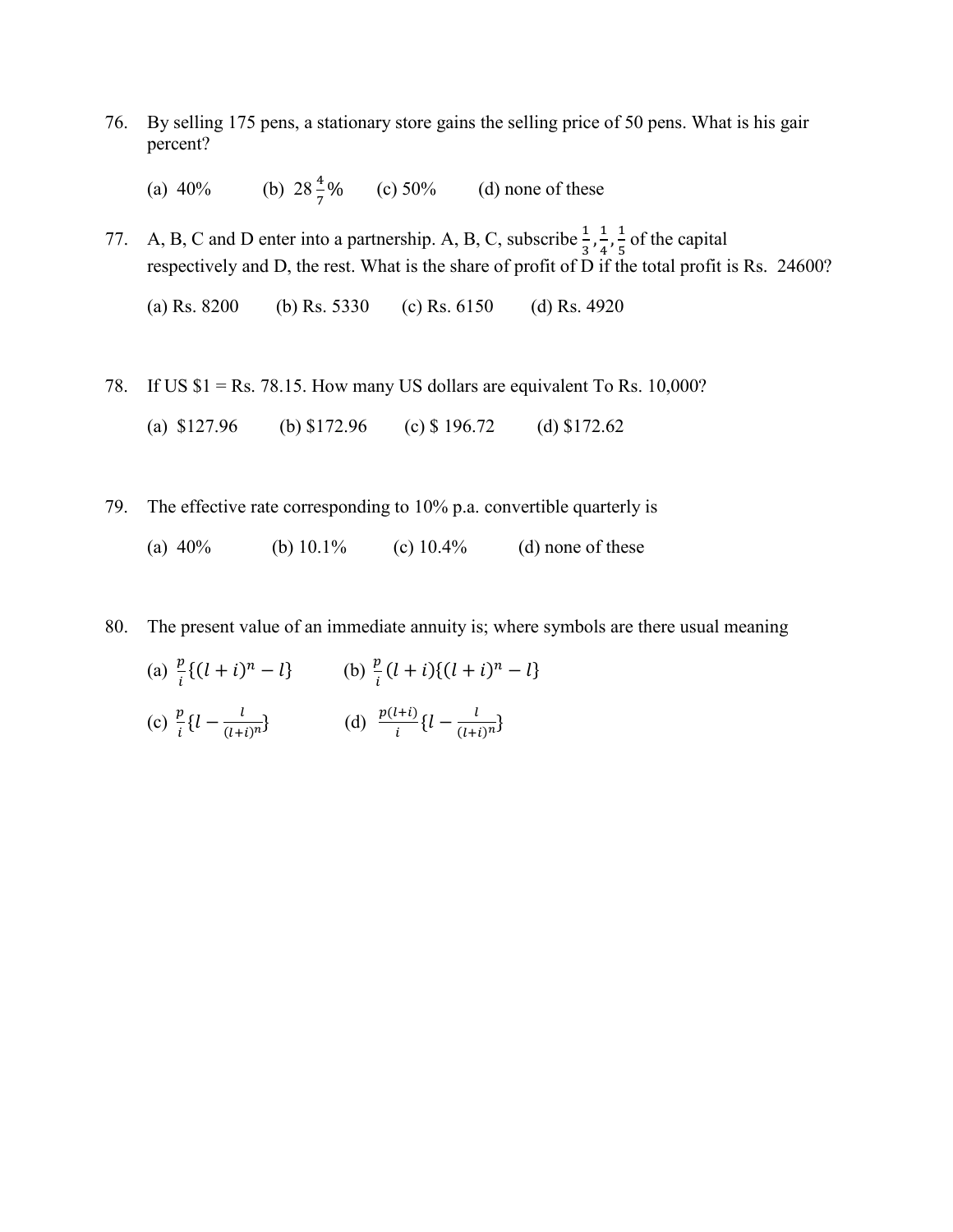## **General Knowledge + Logical Reasoning**

| 81. The study of sound $&$ sound waves is called ----------- |                                                                                                                                                      |                                                      |                                                                                               |                                                                                                |  |
|--------------------------------------------------------------|------------------------------------------------------------------------------------------------------------------------------------------------------|------------------------------------------------------|-----------------------------------------------------------------------------------------------|------------------------------------------------------------------------------------------------|--|
|                                                              | (a) Mechanical                                                                                                                                       | (b) Technical                                        | (c) Acoustics                                                                                 | (d) Sound Waves                                                                                |  |
| 82.                                                          | A river always has                                                                                                                                   |                                                      |                                                                                               |                                                                                                |  |
|                                                              | (a) Delta                                                                                                                                            | (b) Fishes                                           | (c) Boats                                                                                     | (d) Banks                                                                                      |  |
| 83.                                                          | (a) Dandi Biyo                                                                                                                                       | (b) Elephant polo                                    | Which is the international sports competition that is held only in Nepal?<br>(c) Bhale judhai | (d) Kabaddi                                                                                    |  |
|                                                              |                                                                                                                                                      |                                                      |                                                                                               |                                                                                                |  |
| 84.                                                          |                                                                                                                                                      | Which mountain is understood by 'Killer Mountain'?   |                                                                                               |                                                                                                |  |
|                                                              | (a) Manaslu                                                                                                                                          | (b) Ama Dablam                                       | (c) Cho Oyu                                                                                   | (d) Kala Patthar                                                                               |  |
| 85.                                                          |                                                                                                                                                      | Which of the following is necessary for 'knowledge'? |                                                                                               |                                                                                                |  |
|                                                              | (a) School                                                                                                                                           | (b) Teacher                                          | (c) Text book                                                                                 | (d) Learning                                                                                   |  |
| 86.                                                          | Two concepts are related in some way; establish the same relationship on the basis of the<br>alternatives given for UTS : FDC : : WVU : ?            |                                                      |                                                                                               |                                                                                                |  |
|                                                              | (a) YWV                                                                                                                                              | $(b)$ WXY                                            | $(c)$ UVW                                                                                     | (d) HGF                                                                                        |  |
| 87.                                                          |                                                                                                                                                      |                                                      |                                                                                               | Insert the appropriate arithmetical signs in (?,?) to establish the relation: 9 ? 6 ? $3 = 27$ |  |
|                                                              | $(a) + x$                                                                                                                                            | (b) - $, +$                                          | (c) $\div$ , +                                                                                | (d) +, $\div$                                                                                  |  |
| 88.                                                          | If LIGHT is coded as GILTH, find the code for RAINY.                                                                                                 |                                                      |                                                                                               |                                                                                                |  |
|                                                              | (a) IARYN                                                                                                                                            | $(b)$ ARINY                                          | (c) NAIRY                                                                                     | $(d)$ RINAY                                                                                    |  |
| 89.                                                          | A, B and C are intelligent, A, D and E are laborious, D, C and E are honest and A, B, and<br>E are ambitious. Which of the following are not honest? |                                                      |                                                                                               |                                                                                                |  |
|                                                              | $(a)$ A and B                                                                                                                                        | b) $C$ and $A$                                       | c) A and $D$                                                                                  | $d)$ A and D                                                                                   |  |

90. What is missing number in the given series below?

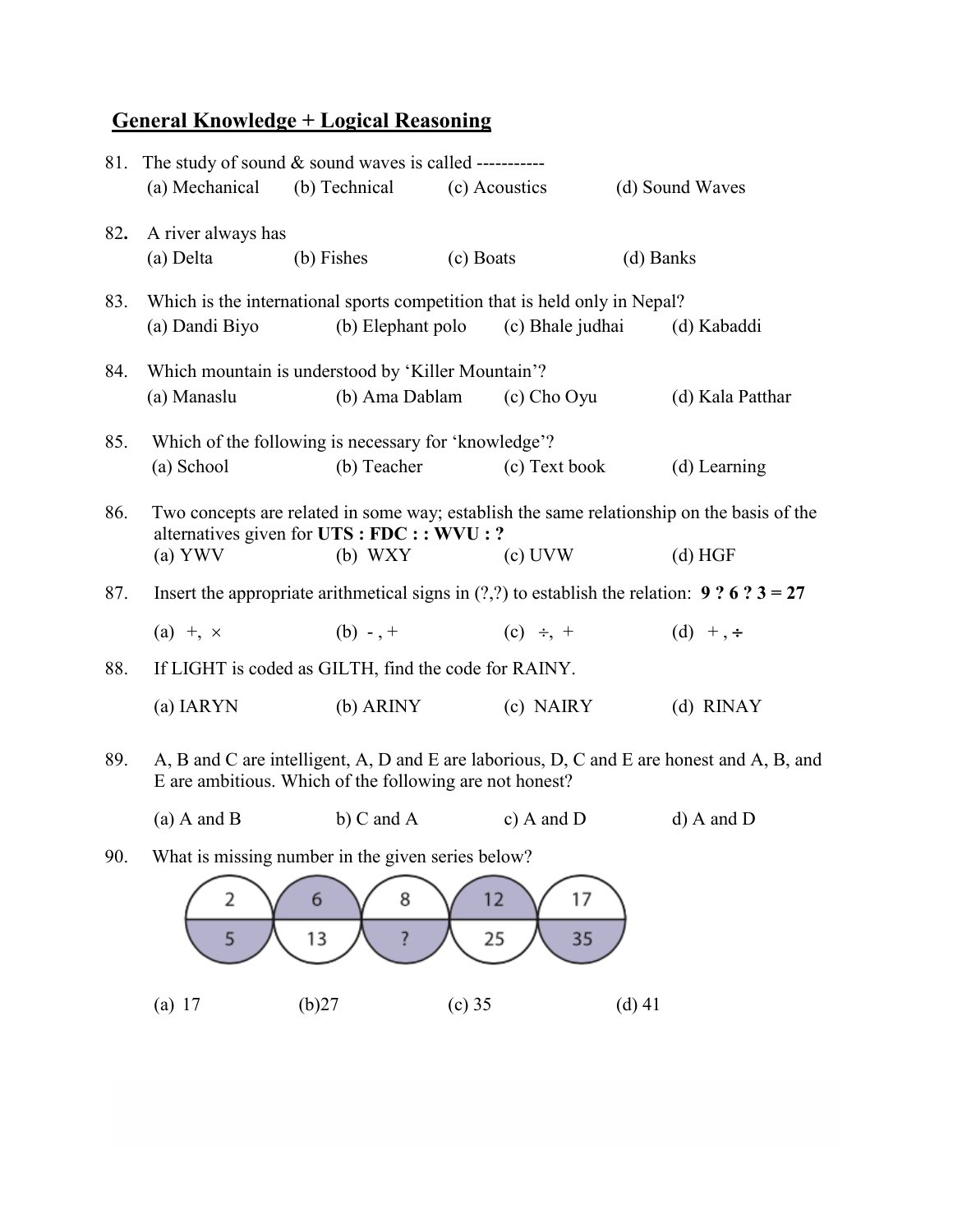## **IT general**

|     | 91. Which of following is not a search engine?                                    |                                                             |                                        |                                                      |  |
|-----|-----------------------------------------------------------------------------------|-------------------------------------------------------------|----------------------------------------|------------------------------------------------------|--|
|     | (a) Google                                                                        | (b) Altavista (c) Yahoo                                     |                                        | (d) Firefox Mozilla                                  |  |
|     |                                                                                   | 92. Name of the screen that recognizes touch input is:      |                                        |                                                      |  |
|     | (a) Recog screen                                                                  |                                                             |                                        | (b) Point Screen (c) Touch Screen (d) Android Screen |  |
|     | 93. Arrange in ascending order the units of memory TB, KB, GB, MB                 |                                                             |                                        |                                                      |  |
|     | (a) $TB > MB > GB > KB$<br>(c) $TB>GB>MB>KB$                                      |                                                             | $(b)$ MB>GB>TB>KB<br>$(d)$ GB>MB>KB>TB |                                                      |  |
| 94. |                                                                                   | What is full form of WWW                                    |                                        |                                                      |  |
|     | (a) World Wide Web<br>(b) Wide World Web<br>(c) Web Wide World (d) World Web Wide |                                                             |                                        |                                                      |  |
| 95. | Junk email is also called<br>(a) Spam                                             | $(b)$ Spoof<br>(c) Sniffer                                  | $(d)$ Jmail                            |                                                      |  |
|     |                                                                                   | 96. Which of following is used to make presentation slides? |                                        |                                                      |  |
|     | (a) Powerpoint                                                                    | (b) Word (c) Excel                                          | (d) Internet                           |                                                      |  |
|     | 97. Who is father of computer?                                                    |                                                             |                                        |                                                      |  |
|     |                                                                                   | (a) Charles Babbage (b) Balise Pascal (c) Garden Moore      |                                        | (d) John Von Neumann                                 |  |
|     |                                                                                   | 98. Which of following is used as a memory in computers?    |                                        |                                                      |  |
|     | $(a)$ RAM                                                                         | (b) Keyboard (c) Printer                                    | (d) Mouse                              |                                                      |  |
|     |                                                                                   |                                                             |                                        |                                                      |  |
|     | (b) Application Software<br>(a) Operating System                                  |                                                             |                                        |                                                      |  |
|     | (c) Output Device<br>(d) Processing Device                                        |                                                             |                                        |                                                      |  |
|     | 100. The printed output from a computer is known as                               |                                                             |                                        |                                                      |  |
|     | Soft copy<br>(a)                                                                  | (b) Hard Copy                                               | (c) Photo Copy                         | (d) Paper                                            |  |